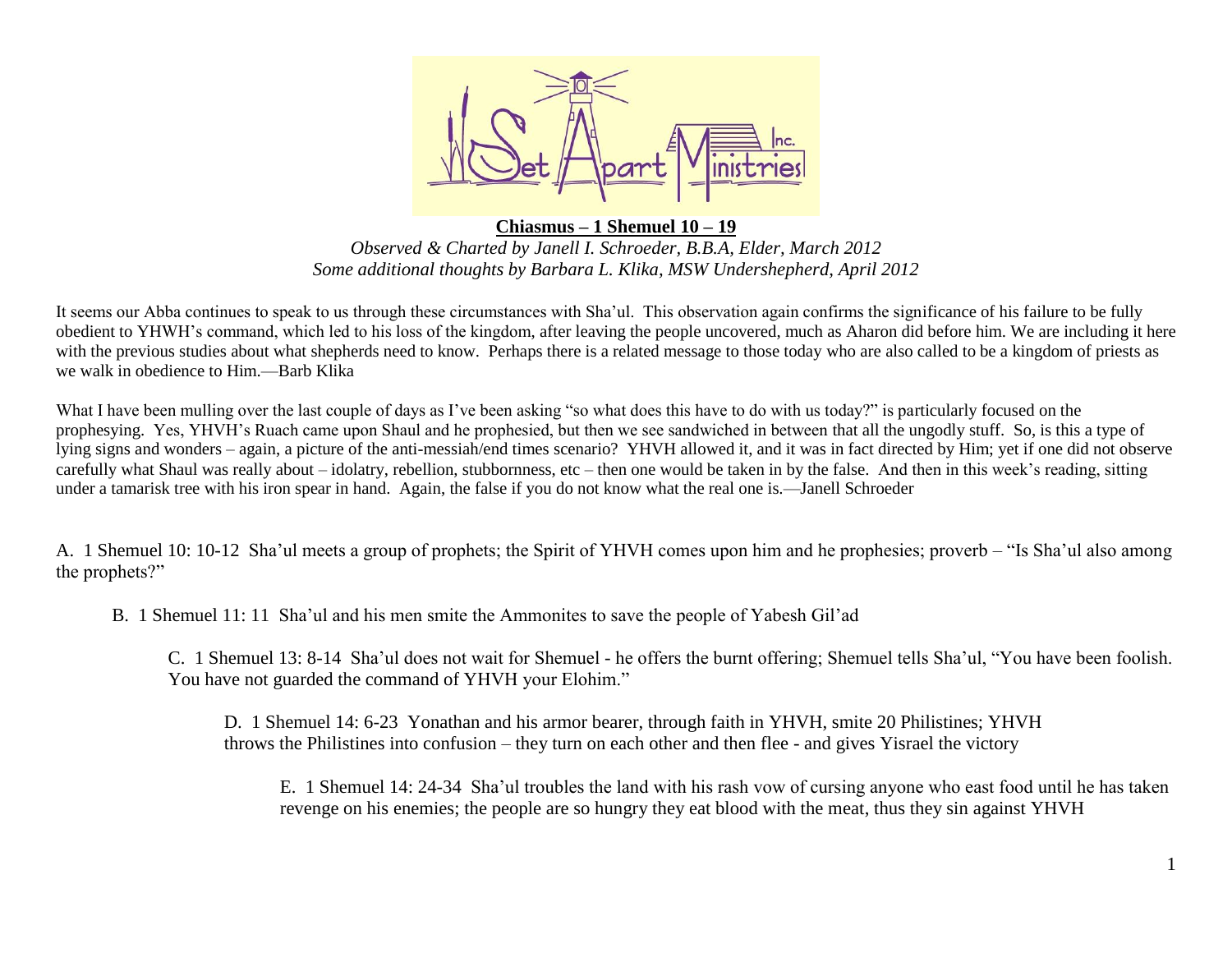F. 1 Shemuel 14: 36-45 Sha'ul asks Elohim if he should go down after the Philistines but YVHV doesn't answer (this would have been by lot with the Urim and Thumim); Yonathan is chosen by lot as the one who ate when Sha'ul had vowed no one should eat; the people deliver Yonathan

G. 1 Shemuel 15: 1-9 Sha'ul is commanded to put Agag and the Amaleqites under the ban; Sha'ul and the people spared Agag and the best of the animals and goods were not put under the ban

H. 1 Shemuel 15: 10-11 YHVH is grieved He set up Sha'ul as sovereign because Sha'ul turned back from following Him and did not perform His words

I. 1 Shemuel 15: 12-21 Sha'ul protests that he did perform the word of YHVH; Shemuel confronts Sha'ul

**J. 1 Shemuel 15: 22-23 Then Shemuel said, "Does YHVH delight in burnt offerings and slaughterings, as in obeying the voice of YHVH? Look, to obey is better than an offering, to heed is better than the fat of rams. For rebellion is as the sin of divination, and stubbornness is as wickedness and idolatry. Because you have rejected the word of YHVH, He also does reject you as sovereign."**

i. 1 Shemuel 15: 24 Sha'ul confesses he sinned and transgressed the word of YHVH because he feared the people and listened to their voice

h. 1 Shemuel 15: 26-28 Shemuel does not return with Sha'ul; Sha'ul has rejected the word of YHVH; YHVH has rejected Sha'ul from being sovereign over Yisrael and has torn the reign from Sha'ul

g. 1 Shemuel 15: 32-33 Shemuel puts Agag the Amaleqite under the ban

f. 1 Shemuel 16: 1-13 Shemuel, guided by YHVH, chooses David from amongst his brothers to be the anointed sovereign

e. 1 Shemuel 16: 14-15 the Spirit of YHVH turns aside from Sha'ul and an evil spirit troubles him

d. 1 Shemuel 17: 20-54 David, through faith in YHVH, slays Golyath, the Philistine champion; the Philistines flee; Yisrael pursues the Philistines and are victorious